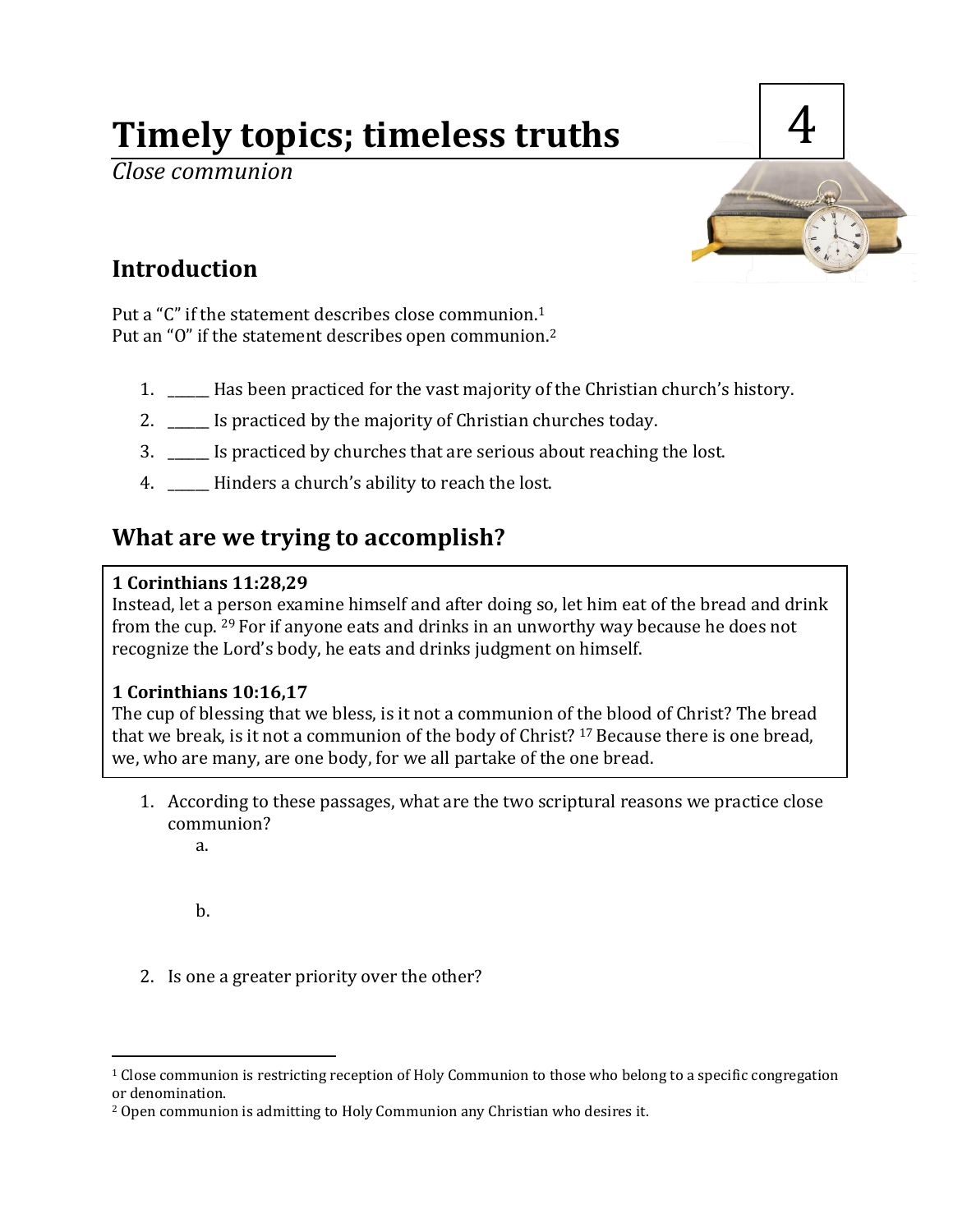#### **Ephesians 4:11-16**

He himself gave the apostles, as well as the prophets, as well as the evangelists, as well as the pastors and teachers,  $12$  for the purpose of training the saints for the work of serving, in order to build up the body of Christ. <sup>13</sup> This is to continue until we all reach unity in the faith and knowledge of the Son of God, resulting in a mature man with a stature reaching to the measure of the fullness of Christ. <sup>14</sup> The goal is that we would no longer be little children, tossed by the waves and blown around by every wind of teaching, when people use tricks and invent clever ways to lead us astray. <sup>15</sup> Instead, speaking the truth in love, we would in all things grow up into Christ, who is the head. <sup>16</sup> From him the whole body, being joined and held together by every supporting ligament, grows in accordance with Christ's activity when he measured out each individual part. He causes the growth of the body so that it builds itself up in love.

- 3. What is God's ultimate desire for guests who would join us in worship?
- 4. What tool does God give us to accomplish this?
- 5. In what manner does he call us to use it?

## **How do we best accomplish it?**

#### **1 Corinthians 11:23-26**

For I received from the Lord what I also delivered to you: The Lord Jesus, on the night when he was betrayed, took bread, <sup>24</sup> and when he had given thanks, he broke it and said, "This is my body, which is for you. Do this in remembrance of me." <sup>25</sup> In the same way, after the meal, he also took the cup, saying, "This cup is the new testament in my blood. Do this, as often as you drink it, in remembrance of me." <sup>26</sup> For as often as you eat this bread and drink the cup, you proclaim the Lord's death until he comes.

1. What purpose for receiving Holy Communion does Paul mention in his account of Jesus' institution of it? (Note: The Greek preposition translated "in" would better be translated "for." The reason for celebrating Holy Communion is not *because* we remember Jesus, but *so that* we would remember (in faith) Jesus more and more.)